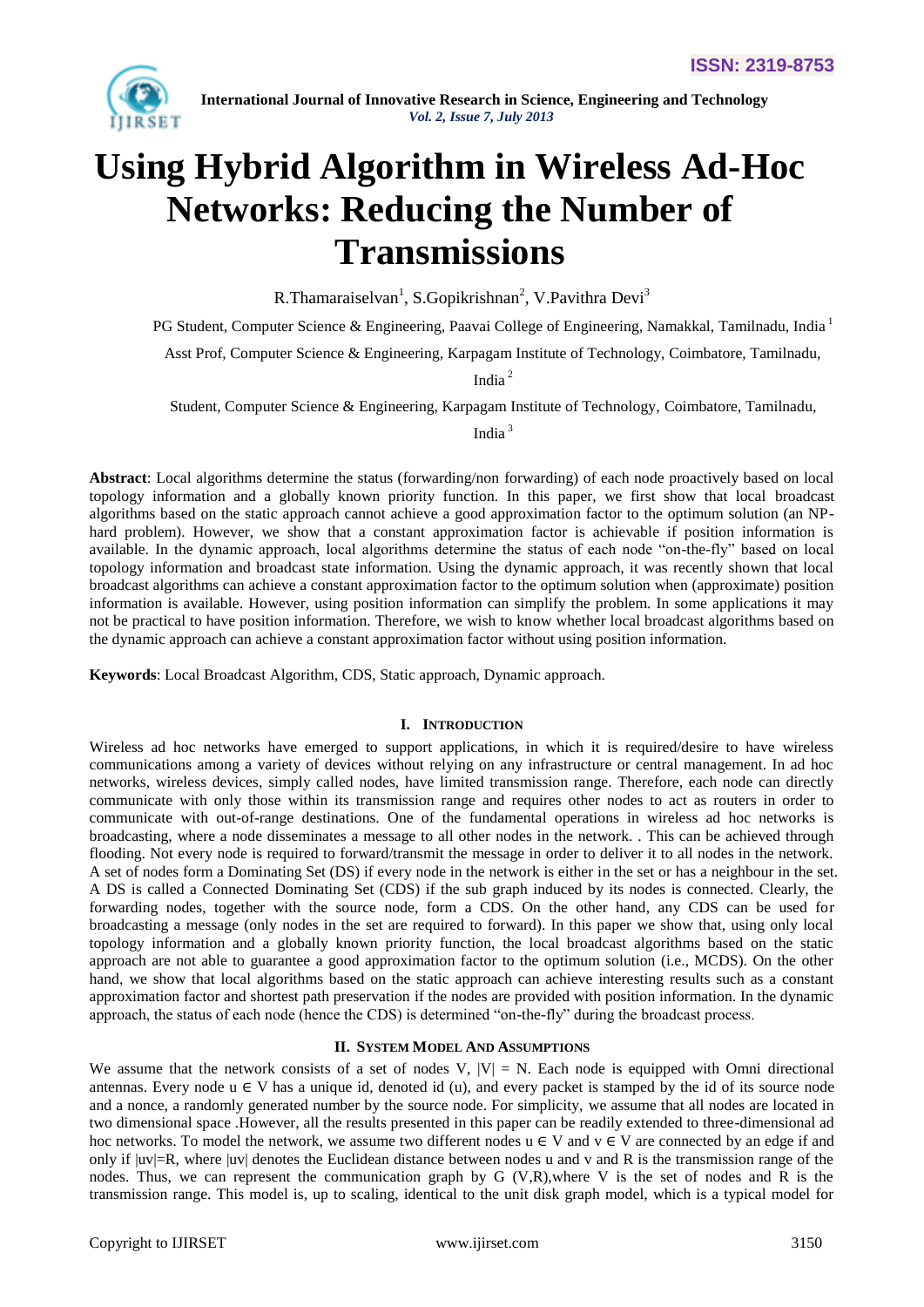

two-dimensional ad hoc networks. In reality, however, the transmission range can be of arbitrary shape as the wireless signal propagation can be affected by many unpredictable factors. Finally, we assume that the network is connected and static during the broadcast and that there is no loss at the MAC/PHY layer. These assumptions are necessary in order to prove whether or not a broadcast algorithm can guarantee full delivery.

# **III. BROADCASTING USING THE STATIC APPROACH**

Let the k-neighbourhood of a node u, denoted  $G(u)$ , be the sub graph induced by u and nodes at most k hops away from u. Suppose each node is given a globally  $Pr(id(w), Gh(w))$  which gets a node's *id*,  $id(w)$ , and its local topology information, Gh(w) as inputs and returns a real number that determines the priority of w. For example, priority of a node can be determined by its id , by its degree (i.e. the number of its 1-hop neighbours) or by its neighbour connectivity ratio (i.e. ratio of pairs of neighbours that are not directly connected to all possible pairs of neighbours). In local broadcast algorithms based on the static approach, the status (forwarding/non-forwarding)of each node u, Stat(u), is a function of id(u), Gh(u) and Pr(id(v), G(v)), where  $v \in Gh(u)$  and the parameters h and h'. Note that the status of each node does not depend on that of other nodes. Therefore, any local topology change can only affect the status of the nodes in the vicinity. In designing local broadcast algorithms, we are looking for status functions that not only guarantee constructing a CDS (hence full delivery) but also ensure that the constructed CDS has small size, preferably within a constant factor of the optimum. In the following, we show that no such status function exists. The idea is to  $Gh(.)$ , and the relative priority of the nodes in  $Gh(.)$  are the same. Without loss of generality, we can assume  $R = 1$ .

$$
\lfloor \frac{N-1}{2(h+h')+1} \rfloor + 2(h+h'-1).
$$

Since h and h' are constant, the approximation factor would be at least.

$$
\frac{\lfloor\frac{N-1}{2(h+h')+1}\rfloor+2(h+h'-1)}{2\times(2(h+h')+1)}\in\Omega(N)
$$

Consequently, local broadcast algorithms based on the static approach are not able to guarantee a good approximation factor in the worst case. Note that this result does not imply that local broadcast algorithms cannot achieve a good bound on average.

#### *A. Using Position Information*

In the context of broadcast algorithms based on the static approach, we may wish to know whether using position information can help us to yield a small approximation factor. In this section, we show that a constant approximation factor is achievable if position information is available. To show this, we partition the network area into square cells as illustrated

$$
|\mathit{MCDS}|=\left\lceil\frac{l-1}{\lfloor\frac{N-1}{l}\rfloor\times\frac{l}{N-1}}\right\rceil
$$
 , where  $l=2(h+h')+1.$ 

The approach of network partitioning to use geographical information has been used for different purposes including saving energy in sensor networks, and handling mobility in broadcast algorithms for ad hoc networks. In the primary work by Xu , the authors propose an algorithm that partitions the network area into square cells. To save energy, at each time, the algorithm selects one node in each cell as active and puts other nodes in the cell to sleep. The set of active nodes must form a CDS in order to maintain network connectivity and coverage. To guarantee this, the proposed algorithm in assumes that the side length of each square cell is  $R/\sqrt{5}$ , where R is the radio transmission range. . In this section, we show under what conditions the set of nodes constructed by selecting one node in each non-empty set form a CDS. We also show that these conditions can be relaxed at the price of selecting more than one yet a constant number of nodes in some non-empty cells. Therefore, the result of this section can be used to extend the work in to the case where some cells may contain no (working) sensor due to, for example, a non-uniform distribution of sensors, sensor mobility or sensor failure. Authors use a network partitioning approach in designing broadcast protocols for dense mobile ad hoc networks. To handle mobility, the proposed broadcast protocols in rely on the distribution of nodes as opposed to the majority of existing broadcast protocols that rely on the frequently changing communication topology. In this section, we focus on reducing the number of transmissions in a general static ad hoc network. Readers may refer to for a discussion on how to handle mobility when network partitioning is used.

*Theorem 1:* Let  $\alpha$ >0 and m  $\geq$ 1 be constant numbers. Let S be a CDS. Suppose there are at most m nodes of S in any square of size  $\alpha$ R $\times$   $\alpha$ R.

$$
|\mathcal{S}|\leq (m\lceil\frac{2}{\alpha}\rceil^2)|MCDS|,
$$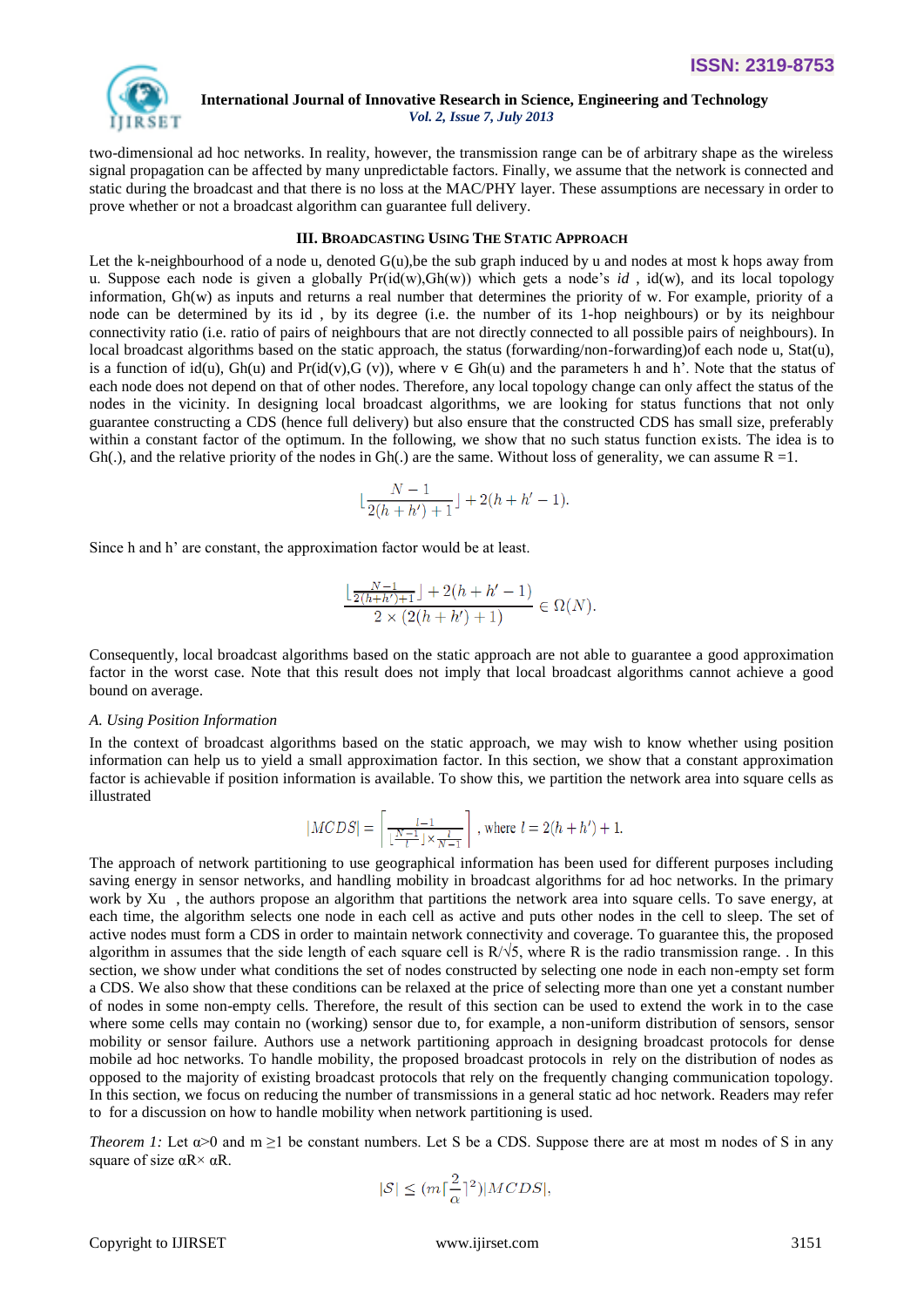

Let  $\alpha$  be a positive real number. Let Ssq( $\alpha$ ) denoted a set constructed by dividing the network area into small square cells of size  $\alpha R \times \alpha R$  and selecting exactly one node in each non-empty cell. As explained earlier, Let a be a positive real number. the set Ssq( $\alpha$ ) is a dominating set (DS) if  $\alpha \leq \sqrt{2}/2$ . Therefore, we use the notation DSsq( $\alpha$ ) instead of Ssq( $\alpha$ ),wherever  $\alpha \le \sqrt{2}/2$ . In general, the graph induced by DSsq ( $\alpha$ ) is not connected even for small values of  $\alpha$ . Nevertheless, it can be proven that the graph induced by  $DSsq(\alpha)$  is connected. if the network satisfies any of the two conditions that we call high-connectivity condition and high-transmission condition.

*Theorem 2:* Let  $\alpha$ ,  $0 \le \alpha \le 1 - c/2\sqrt{2}$ , be a real number. Note that  $\alpha \le \sqrt{2}/2$ . Let DSsq( $\alpha$ ) be a constructed DS by selecting one node in each non-empty set. If G (V,cR) is connected, then  $DSsq(\alpha)$  is a CDS whose size is at most  $[2/\alpha]2$ |MCDS|.

*Theorem 3:* Let  $\alpha$ ,  $0 \le \alpha \le \min (2, c)/2\sqrt{2}$ , and  $c > 0$  be real numbers. Note that  $\alpha \le \sqrt{2}/2$ . Let DSsq( $\alpha$ ) be a constructed DS by selecting one node in each non-empty set. If every node in  $DSsq(\alpha)$  increases its transmission range to at least (1 + c)R, then  $DSsq(\alpha)$  will be CDS whose size is at most[ $2/\alpha$ ]2 |MCDS| There are optimization techniques to further reduce the size of a constructed  $DSsq(\alpha)$  or to relax the requirement of transmitting at higher power for many selected nodes. For example, suppose that node us is the selected node in cell Ci. The node us is not required to increase its transmission power if every node v within transmission range of any node  $u \in Ci$  within the transmission range of either us .



Fig.1. Network partitioning and possible neighbours of a cell Ci for the case  $\alpha = v/2/2$ .

# **IV. BROADCASTING USING THE DYNAMIC APPROACH**

Using the dynamic approach, the status (forwarding/non forwarding) of each node is determined "on-the-fly" as the broadcasting message propagates in the network.

# *A. The Proposed Local Broadcast Algorithm*

Suppose each node has a list of its 2-hop neighbours this can be achieved in two rounds of information exchange. The proposed broadcast algorithm is a hybrid algorithm; hence every node that broadcasts the message may select some of its neighbours to forward the message. In our proposed broadcast algorithm, every broadcasting node selects at most one of its neighbours. A node has to broadcast the message if it is selected to forward. Other nodes that are not selected have to decide whether or not to broadcast on their own. This decision is made based on a self-pruning condition called the coverage condition*.*

Algorithm 1: The proposed hybrid algorithm executed by u

- 1: Extract id s of the broadcasting node and the selected node from the received message m.
- 2: if u has broadcast the message m before then
- 3: Discard the message.
- 4: Return
- 5: end if
- 6: if u receives m for the
- 7: Create and fill the list  $List_{u}^{cov}(m)$
- 8: end if
- 9: Update the list  $List_{u}^{cov}(m)$
- 10: Remove the information added to the message by the previous broadcasting node
- 11: if  $List_u^{cov}(m) \neq \emptyset$  then
- 12: Select an *id* from  $List_{u}^{cov}(m)$  and add it to the message
- 13: Schedule the message {(\*only update the selected *id* if m is already in the queue\*)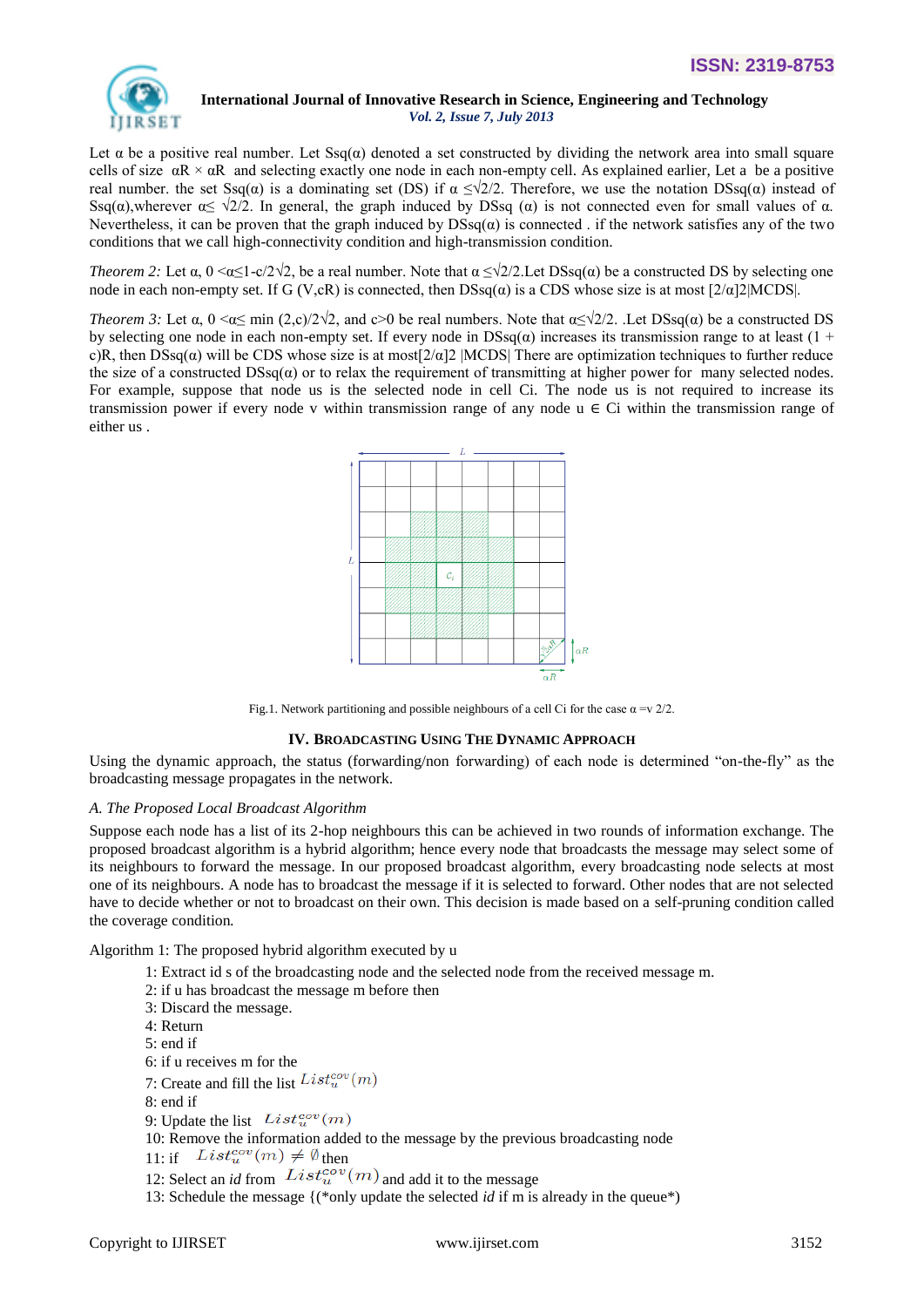

# **International Journal of Innovative Research in Science, Engineering and Technology**

 *Vol. 2, Issue 7, July 2013*

14:else  $\left[(*List_{u}^{cov}(m) = \emptyset \text{ in this case}^*)\right]$ 

- 15: if u was selected then
- 16: Schedule the message {(\*only remove the *id* of the selected neighbour if m is already in the queue\*)}
- 17: else
- 18: Remove the message from the queue if u has not been selected by any node before
- 19: end if
- 20: end if

# *B. Analysis of the Proposed Broadcast Algorithm*

# *Theorem 4:* Algorithm 1 guarantees full delivery.

*Proof:* Every node broadcasts a message at most once. Therefore, the broadcast process eventually terminates. By contradiction, assume that node d has not received the message by the broadcast termination. Since the network is connected, there is a path from the source node s (the node that initiates the broadcast) to node d. clearly ,We can find two nodes u and v on this path such that u and v are neighbours has received the message and v has not received it. The node u has not broadcast the message since v has not received it. Therefore, u has not been selected to broadcast; thus the coverage condition must have been satisfied for u. As the result, v must have a neighbour w, which has broadcast the message or selected to broadcast. Note that all the selected nodes will eventually broadcast the message. This is a contradiction as, based on the assumption, v cannot have a broadcasting neighbour.

# *C. The Strong Coverage Condition*

As proven, the proposed broadcast algorithm guarantees that the total number of transmissions is always within a constant factor of the minimum number of required ones. However, the number of transmissions may be further reduced by slightly modifying the broadcast algorithm. As explained earlier, in the proposed algorithm, a selected node has to broadcast the message even if its coverage condition is satisfied. For example, a selected node u can abort transmission (by removing the message from the queue) at time t if by time t and based on its collected information, all its neighbours have received the message.

# *D. Extending the Network Model*

The results presented in the paper can be extended to the case where the nodes are distributed in three-dimensional space. In other words, when the nodes are distributed in three dimensions it can be shown that local broadcast algorithms based on the static approach can provide a constant approximation if nodes have their position information. By replacing circles with balls, it can be similarly shown that Algorithm 1 can provide both full delivery and a constant approximation to the optimum solution.

# **V. EXPERIMENTAL RESULTS**

One of the major contributions of this work is the design of a local broadcast algorithm based on the dynamic approach (Algorithm 1) that can achieve both full delivery and a constant approximation factor to the optimum solution without using position information. To confirm the analytical results, we implemented Algorithm 1, Liu"s algorithm (a neighbour designating algorithm) [4], edge forwarding algorithm (a self pruning algorithm) [2] and According in the network simulator ns-2 and evaluated the ratio of broadcasting nodes (i.e., number of broadcasting nodes/total number of nodes) and end-to-end delay for each algorithm. Table I summarizes the parameters used in the ns-2 simulator. We also implemented the Wan-Alzoubi-Frieder algorithm [5] in C++ and used it as an approximation of the minimum number of broadcasting nodes required. Note that the Wan-Alzoubi-Frieder algorithm (referred to as ratio-6 approximation algorithm) is not a local algorithm and is only used as a benchmark as it has an approximation factor of at most 6 [7].

To compute the number of broadcasting nodes, we uniformly distributed the nodes in a square of size 1000×1000m2. We allowed only one network-wide broadcast at each simulation run, selected the next forwarding node randomly, and used the strong coverage condition in Algorithm 1 to further reduce the total number of transmissions. Fig 2 and 3 shows the average ratio of broadcasting nodes for over 500 runs for each given value of the input (i.e., the total number of nodes or the transmission range).

To get the results shown in Figure 3, we set the transmission range to 250m and varied the total number of nodes from 25 to 1000. In Figure 4, the number of nodes was fixed to 1000 and the transmission range was varied from 50m to 300m. The transmission range and the total number of nodes were selected from a large interval so that the simulation covers very sparse and very dense networks as well as the networks with large diameters.